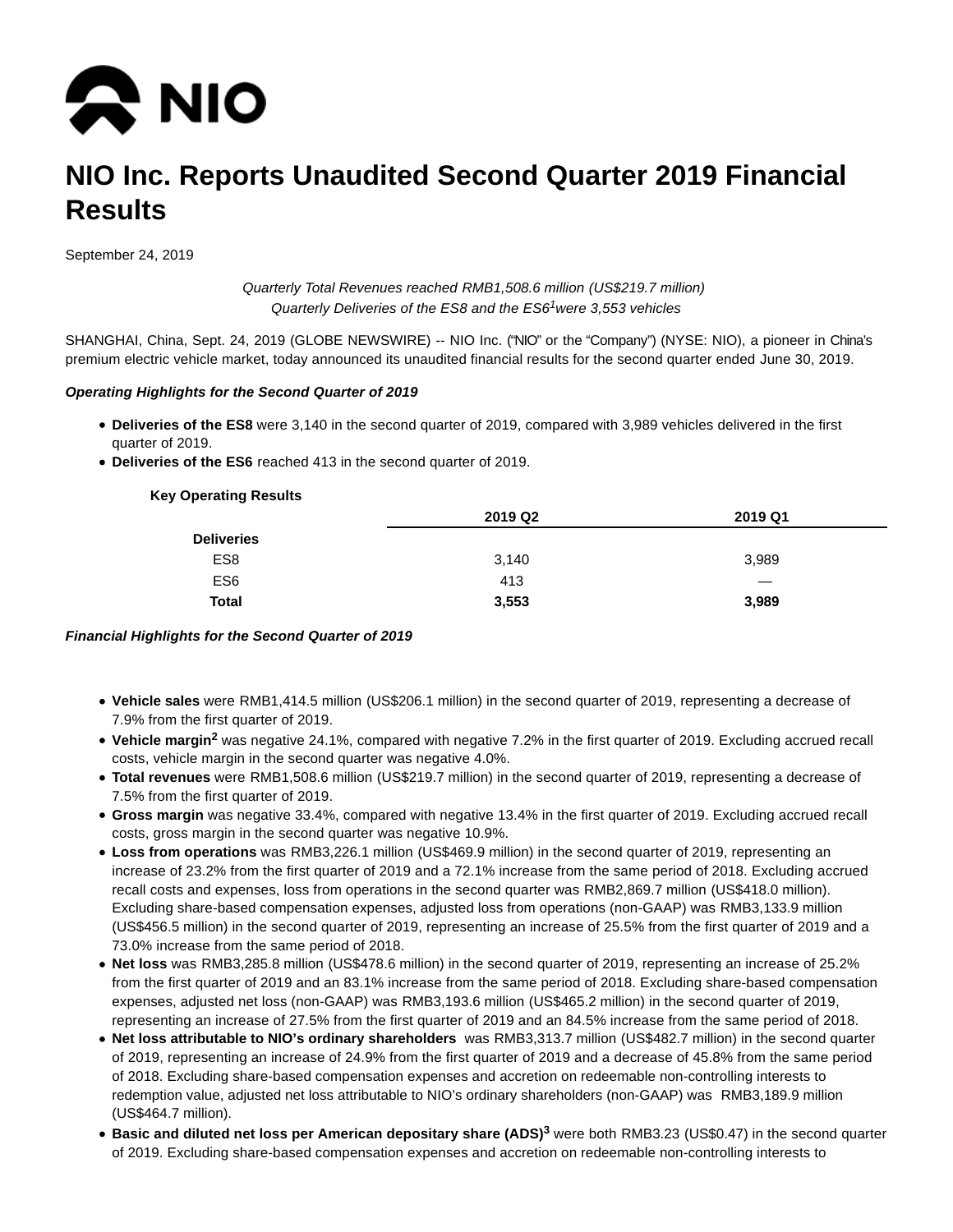redemption value, adjusted basic and diluted net loss per ADS (non-GAAP) were both RMB3.11 (US\$0.45).

**Cash and cash equivalents, restricted cash and short-term investment** were RMB3,455.6 million (US\$503.4 million) as of June 30, 2019.

#### **Key Financial Results**

#### **(in RMB million, except for per ordinary share data and percentage)**

|                                                | 2019 Q2<br>2019 Q1 |           | 2018 Q2    | % Change <sup>4</sup> |          |
|------------------------------------------------|--------------------|-----------|------------|-----------------------|----------|
|                                                |                    |           |            | QoQ                   | YoY      |
| Vehicle Sales                                  | 1.414.5            | 1,535.2   | 44.4       | $-7.9%$               | 3,086.0% |
| Vehicle Margin                                 | $-24.1%$           | $-7.2\%$  | $-317.9%$  | $-16.9%$              | 293.8%   |
| <b>Total Revenues</b>                          | 1.508.6            | 1,631.2   | 46.0       | $-7.5%$               | 3,180.1% |
| Gross Margin                                   | $-33.4%$           | $-13.4%$  | $-333.1%$  | $-20.0%$              | 299.7%   |
| Loss from Operations                           | (3,226.1)          | (2,617.7) | (1,875.0)  | 23.2%                 | 72.1%    |
| Adjusted Loss from Operations (non-GAAP)       | (3, 133.9)         | (2,498.1) | (1,811.5)  | 25.5%                 | 73.0%    |
| Net Loss                                       | (3,285.8)          | (2,623.6) | (1,794.5)  | 25.2%                 | 83.1%    |
| Adjusted Net Loss (non-GAAP)                   | (3, 193.6)         | (2,504.0) | (1,731.1)  | 27.5%                 | 84.5%    |
| Net Loss Attributable to Ordinary Shareholders | (3,313.7)          | (2,652.0) | (6, 110.6) | 24.9%                 | -45.8%   |
| Net Loss per Ordinary Share-Basic and Diluted  | (3.23)             | (2.56)    | (204.93)   | 25.9%                 | -98.4%   |
| Adjusted Net Loss per Ordinary Share-Basic and |                    |           |            |                       |          |
| Diluted (non-GAAP)                             | (3.11)             | (2.42)    | (57.82)    | 28.5%                 | -94.6%   |

#### **Recent Developments**

#### **Deliveries in July and August 2019**

- Deliveries in July were 837 vehicles, consisting of 164 ES8s and 673 ES6s. Deliveries during the month were impacted by the Company's voluntary battery recall for 4,803 ES8s, as the Company prioritized battery manufacturing capacity which significantly affected production and deliveries.
- Deliveries in August were 1,943 vehicles, consisting of 146 ES8s and 1,797 ES6s, and representing 132.1% sequential improvement.

#### **Convertible Note Subscription Agreements with Tencent and Bin Li**

- The Company has entered into convertible note subscription agreements with an affiliate of Tencent Holdings Limited ("Tencent") and Mr. Bin Li, chairman and chief executive officer of the Company (together with Tencent, the "Investors"), pursuant to which NIO will issue and sell convertible notes ("Notes") in an aggregate principal amount of US\$200 million to the Investors through a private placement. Consummation of the placement of the Notes is subject to satisfaction of customary closing conditions and is expected to close before the end of September.
- Tencent and Mr. Li will each subscribe for US\$100 million principal amount of the convertible notes, each in two equally split tranches. The Notes issued in the first tranche will mature in 360 days, bear no interest, and require the Company to pay a premium at 2% of the principal amount at maturity. The Notes issued in the second tranche will mature in three years, bear no interest, and require the Company to pay a premium at 6% of the principal amount at maturity. The 360-day Notes will be convertible into Class A Ordinary Shares (or ADSs) of the Company at a conversion price of US\$2.98 per ADS at the holder's option from the 15th day immediately prior to maturity, and the 3-year Notes will be convertible into Class A Ordinary Shares (or ADSs) of the Company at a conversion price of US\$3.12 per ADS at the holder's option from the first anniversary of the issuance date. The holders of the 3-year Notes will have the right to require the Company to repurchase for cash all of the Notes or any portion thereof on February 1, 2022.

#### **CEO Comments**

"During the second quarter of 2019, we delivered a total of 3,553 ES8 and ES6 vehicles. This was followed by 837 units in July and 1,943 units in August, bringing our total aggregate deliveries to 21,670 as of August 31, 2019," said William Bin Li, founder, chairman and chief executive officer of NIO. "Our ES6, the Company's 5-seater high-performance premium electric SUV, began rolling off the production line in June, and we are ramping up the production and deliveries for the coming months. In an environment of softer macro-economic and auto market conditions, we continue to work hard to expand our market penetration.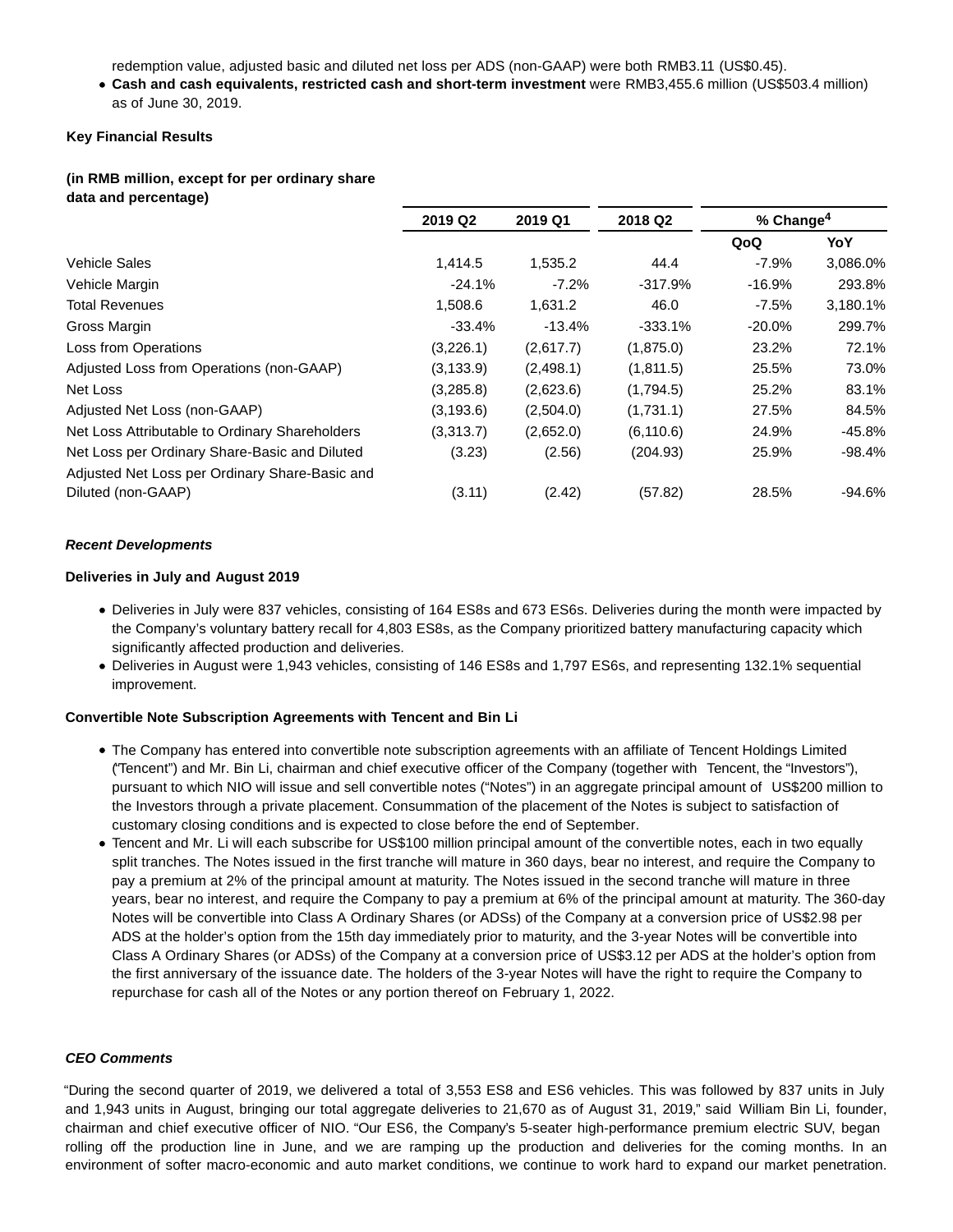Starting in October, we will begin delivering the ES6 and ES8 with an 84-kWh battery pack, extending their NEDC driving range to 510 km and 430 km, respectively. Going forward, we will continue to enhance sales by strengthening our value proposition through technology advancement."

"In response to the overall tempered market conditions, we are also working hard to maximize returns on our resources and have implemented comprehensive efficiency and cost control measures across the organization. These measures aim to further improve efficiency and streamline operations within our sales and service network and R&D activities. We target to reduce our global headcount to be around 7,800 by the end of the third quarter from over 9,900 in January 2019, and aim to further pursue a leaner operation through additional restructuring and spinning off some non-core businesses by year end," Mr. Li concluded.

#### **Financial Results for the Second Quarter of 2019**

#### **Revenues**

- **Vehicle sales** in the second quarter of 2019 were RMB1,414.5 million (US\$206.1 million), representing a decrease of 7.9% from the first quarter of 2019. The decrease in vehicle sales over the first quarter of 2019 was mainly due to the decrease in sales volume in the second quarter of 2019 caused by the electric vehicle (EV) subsidy reduction announced in late March and the slowdown of macro-economic conditions in China which has been exacerbated by the US-China trade war.
- **Other sales** in the second quarter of 2019 were RMB94.0 million (US\$13.7 million), representing a decrease of 2.0% from the first quarter of 2019. The decrease in other sales over the first quarter of 2019 was mainly attributed to the sales decline in charging piles, in line with the decline in vehicle sales.
- **Total revenues** in the second quarter of 2019 were RMB1,508.6 million (US\$219.7 million), representing a decrease of 7.5% from the first quarter of 2019.

#### **Cost of Sales and Gross Margin**

- **Cost of sales** in the second quarter of 2019 was RMB2,012.8 million (US\$293.2 million), representing an increase of 8.8% from the first quarter of 2019. The increase in cost of sales over the first quarter of 2019 was mainly caused by accrued recall costs in relation to the Company's voluntary recall of 4,803 vehicles announced on June 27, 2019. Total recall costs accrued in the second quarter of 2019 were RMB339.1 (US\$49.4 million), including RMB283.3 million (US\$41.3 million) recorded in cost of vehicle sales and RMB55.8 million (US\$8.1 million) recorded in cost of other sales, respectively. Excluding accrued recall costs, cost of sales in the second quarter was RMB1,673.7 million (US\$243.8 million), representing a decrease of 9.6% from the first quarter of 2019.
- **Vehicle margin** in the second quarter of 2019 was negative 24.1%, compared with negative 7.2% in the first quarter of 2019. The decrease of vehicle margin was mainly driven by the accrued recall costs in relation to the Company's voluntary recall of 4,803 vehicles announced on June 27, 2019. Excluding accrued recall costs, vehicle margin in the second quarter was negative 4.0%.
- **Gross margin** in the second quarter of 2019 was negative 33.4%, compared with negative 13.4% in the first quarter of 2019, which was mainly influenced by the decrease of vehicle margin. Excluding accrued recall costs, gross margin in the second quarter was negative 10.9%.

#### **Operating Expenses**

- **Research and development expenses** in the second quarter of 2019 were RMB1,300.5 million (US\$189.4 million), representing an increase of 20.6% from the first quarter of 2019 and an increase of 70.0% from the second quarter of 2018. Excluding share-based compensation expenses, adjusted research and development expenses (non-GAAP) were RMB1,281.7 million (US\$186.7 million), representing an increase of 22.5% from the first quarter of 2019 and an increase of 68.3% from the second quarter of 2018. The increase in research and development expenses over the first quarter of 2019 was primarily attributed to increased rigorous testing activities of ES6 before its mass production in the second quarter of 2019.
- **Selling, general and administrative expenses** in the second quarter of 2019 were RMB1,421.4 million (US\$207.0 million), representing an increase of 7.7% from the first quarter of 2019 and an increase of 48.6% from the second quarter of 2018. Excluding share-based compensation expenses, adjusted selling, general and administrative expenses (non-GAAP) were RMB1,351.3 million (US\$196.8 million), representing an increase of 9.5% from the first quarter of 2019 and an increase of 50.7% from the second quarter of 2018. The increase in selling, general and administrative expenses over the first quarter of 2019 was primarily driven by the Company's marketing expenditure on the Shanghai auto show and ES6 test drive campaign in the second quarter.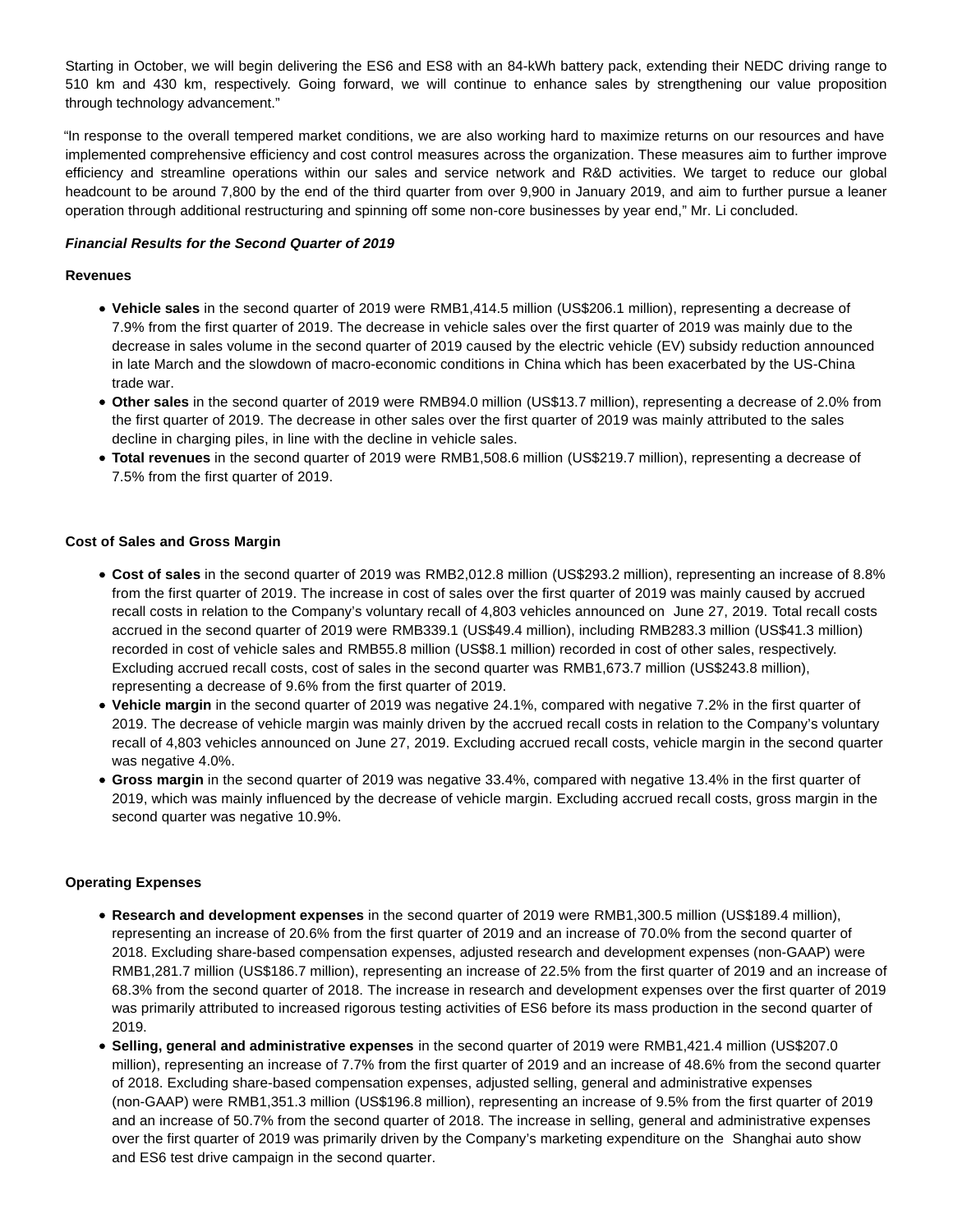#### **Loss from Operations**

**Loss from operations** in the second quarter of 2019 was RMB3,226.1 million (US\$469.9 million), representing an increase of 23.2% from the first quarter of 2019 and an increase of 72.1% from the second quarter of 2018. Excluding accrued recall costs and expenses, loss from operations in the second quarter was RMB2,869.7 million (US\$418.0 million). Excluding share-based compensation expenses, adjusted loss from operations (non-GAAP) was RMB3,133.9 million (US\$456.5 million), representing an increase of 25.5% from the first quarter of 2019 and an increase of 73.0% from the second quarter of 2018.

#### **Share-based Compensation Expenses**

**Share-based compensation expenses** in the second quarter of 2019 were RMB92.2 million (US\$13.4 million), representing a decrease of 22.9% from the first quarter of 2019 and an increase of 45.3% from the second quarter of 2018. The decrease in share-based compensation expenses over the first quarter of 2019 was primarily due to the part of the share-based compensation expenses that are recognized using the accelerated method, under which the expenses decrease gradually over the vesting period.

#### **Net Loss and Earnings Per Share**

- **Net loss** was RMB3,285.8 million (US\$478.6 million) in the second quarter of 2019, representing an increase of 25.2% from the first quarter of 2019 and an increase of 83.1% from the second quarter of 2018. Excluding share-based compensation expenses, adjusted net loss (non-GAAP) was RMB3,193.6 million (US\$465.2 million) in the second quarter of 2019, representing an increase of 27.5% from the first quarter of 2019 and an increase of 84.5% from the second quarter of 2018.
- **Net loss attributable to NIO's ordinary shareholders** in the second quarter of 2019 was RMB3,313.7 million (US\$482.7 million), representing an increase of 24.9% from the first quarter of 2019 and a decrease of 45.8% from the second quarter of 2018. Excluding share-based compensation expenses and accretion on redeemable non-controlling interests to redemption value, adjusted net loss attributable to NIO's ordinary shareholders (non-GAAP) was RMB3,189.9 million (US\$464.7 million).
- **Basic and diluted net loss per ADS** in the second quarter of 2019 were both RMB3.23 (US\$0.47). Excluding share-based compensation expenses and accretion on redeemable non-controlling interests to redemption value, adjusted basic and diluted net loss per ADS (non-GAAP) were both RMB3.11 (US\$0.45).

#### **Balance Sheets**

- **Balance of cash and cash equivalents, restricted cash and short-term investment** was RMB3,455.6 million (US\$503.4 million) as of June 30, 2019.
- On January 1, 2019, the Company adopted ASC 842, Leases and used the additional transition method to initially apply this new lease standard at the adoption date. Right-of-use assets and lease liabilities were recognized on the Company's consolidated financial statements.

## **Business Outlook**

For the third quarter of 2019, the Company expects:

- **Deliveries of vehicles** to be between 4,200 and 4,400 units, representing an increase of approximately 18.2% to 23.8% from the second quarter of 2019.
- **Total revenues** to be between RMB1,593 million (US\$232.0 million) and RMB1,663million (US\$242.2 million), representing an increase by approximately 5.6% to 10.3% from the second quarter of 2019.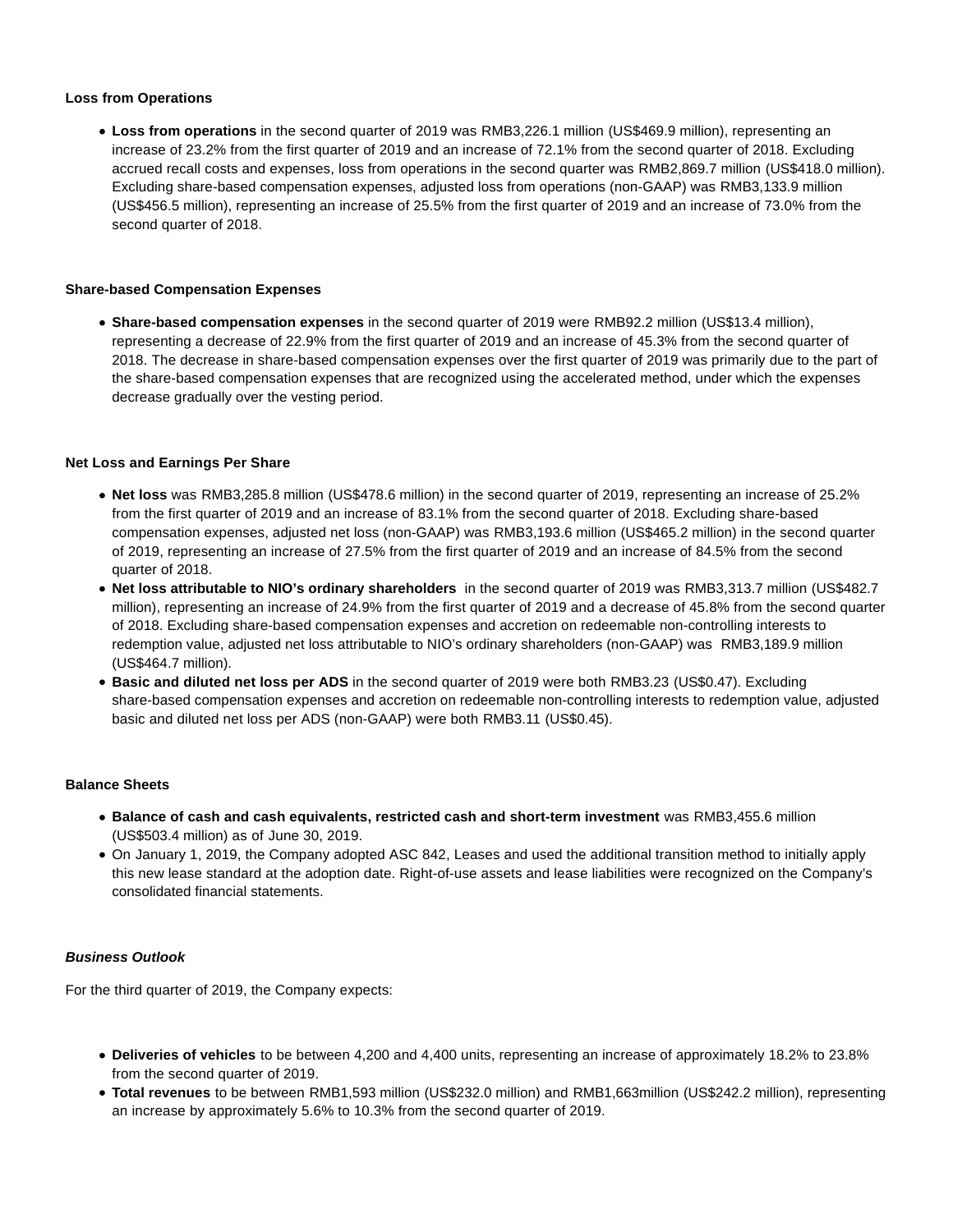This business outlook reflects the Company's current and preliminary view on the business situation and market condition, which is subject to change.

#### **Conference Call**

Management will not hold its previously scheduled second quarter 2019 earnings conference call at 8:00 a.m. Eastern Time today, Tuesday, September 24, 2019 (8:00 p.m. Beijing Time on September 24, 2019).

#### **About NIO Inc.**

NIO Inc. is a pioneer in China's premium electric vehicle market. Founded in November 2014, NIO's mission is to shape a joyful lifestyle by offering premium smart electric vehicles and being the best user enterprise. NIO designs, jointly manufactures, and sells smart and connected premium electric vehicles, driving innovations in next generation technologies in connectivity, autonomous driving and artificial intelligence. Redefining the user experience, NIO provides users with comprehensive, convenient and innovative charging solutions and other user-centric services. NIO began deliveries of the ES8, a 7-seater high-performance premium electric SUV in China in June 2018, and its variant, the six-seater ES8, in March 2019. NIO officially launched the ES6, a 5-seater high-performance premium electric SUV, in December 2018 and began deliveries in June 2019.

#### **Safe Harbor Statement**

This press release contains statements that may constitute "forward-looking" statements pursuant to the "safe harbor" provisions of the U.S. Private Securities Litigation Reform Act of 1995. These forward-looking statements can be identified by terminology such as "will," "expects," "anticipates," "aims," "future," "intends," "plans," "believes," "estimates," "likely to" and similar statements. Among other things, the Business Outlook and quotations from management in this announcement, as well as NIO's strategic and operational plans, contain forward-looking statements. NIO may also make written or oral forward-looking statements in its periodic reports to the U.S. Securities and Exchange Commission (the "SEC"), in its annual report to shareholders, in press releases and other written materials and in oral statements made by its officers, directors or employees to third parties. Statements that are not historical facts, including statements about NIO's beliefs, plans and expectations, are forward-looking statements. Forward-looking statements involve inherent risks and uncertainties. A number of factors could cause actual results to differ materially from those contained in any forward-looking statement, including but not limited to the following: NIO's strategies; NIO's future business development, financial condition and results of operations; NIO's ability to develop and manufacture a car of sufficient quality and appeal to customers on schedule and on a large scale; its ability to grow manufacturing in collaboration with partners; its ability to provide convenient charging solutions to our customers; its ability to satisfy the mandated safety standards relating to motor vehicles; its ability to secure supply of raw materials or other components used in our vehicles; its ability to secure sufficient reservations and sales of the ES8 and ES6; its ability to control costs associated with our operations; its ability to build our NIO brand; general economic and business conditions globally and in China and assumptions underlying or related to any of the foregoing. Further information regarding these and other risks is included in NIO's filings with the SEC. All information provided in this press release is as of the date of this press release, and NIO does not undertake any obligation to update any forward-looking statement, except as required under applicable law.

#### **Non-GAAP Disclosure**

The Company uses non-GAAP measures, such as adjusted cost of sales (non-GAAP), adjusted research and development expenses (non-GAAP), adjusted selling, general and administrative expenses (non-GAAP), adjusted loss from operations (non-GAAP), adjusted net loss (non-GAAP), adjusted net loss attributable to ordinary shareholders (non-GAAP), adjusted basic and diluted net loss per share (non-GAAP) and adjusted basic and diluted net loss per ADS (non-GAAP), in evaluating its operating results and for financial and operational decision-making purposes. By excluding the impact of share-based compensation expenses, accretion on convertible redeemable preferred shares to redemption value and accretion on redeemable non-controlling interests to redemption value, the Company believes that the non-GAAP financial measures help identify underlying trends in its business and enhance the overall understanding of the Company's past performance and future prospects. The Company also believes that the non-GAAP financial measures allow for greater visibility with respect to key metrics used by the Company's management in its financial and operational decision-making.

The non-GAAP financial measures are not presented in accordance with U.S. GAAP and may be different from non-GAAP methods of accounting and reporting used by other companies. The non-GAAP financial measures have limitations as analytical tools and when assessing the Company's operating performance, investors should not consider them in isolation, or as a substitute for net loss or other consolidated statements of comprehensive loss data prepared in accordance with U.S. GAAP. The Company encourages investors and others to review its financial information in its entirety and not rely on a single financial measure.

The Company mitigates these limitations by reconciling the non-GAAP financial measures to the most comparable U.S. GAAP performance measures, all of which should be considered when evaluating the Company's performance.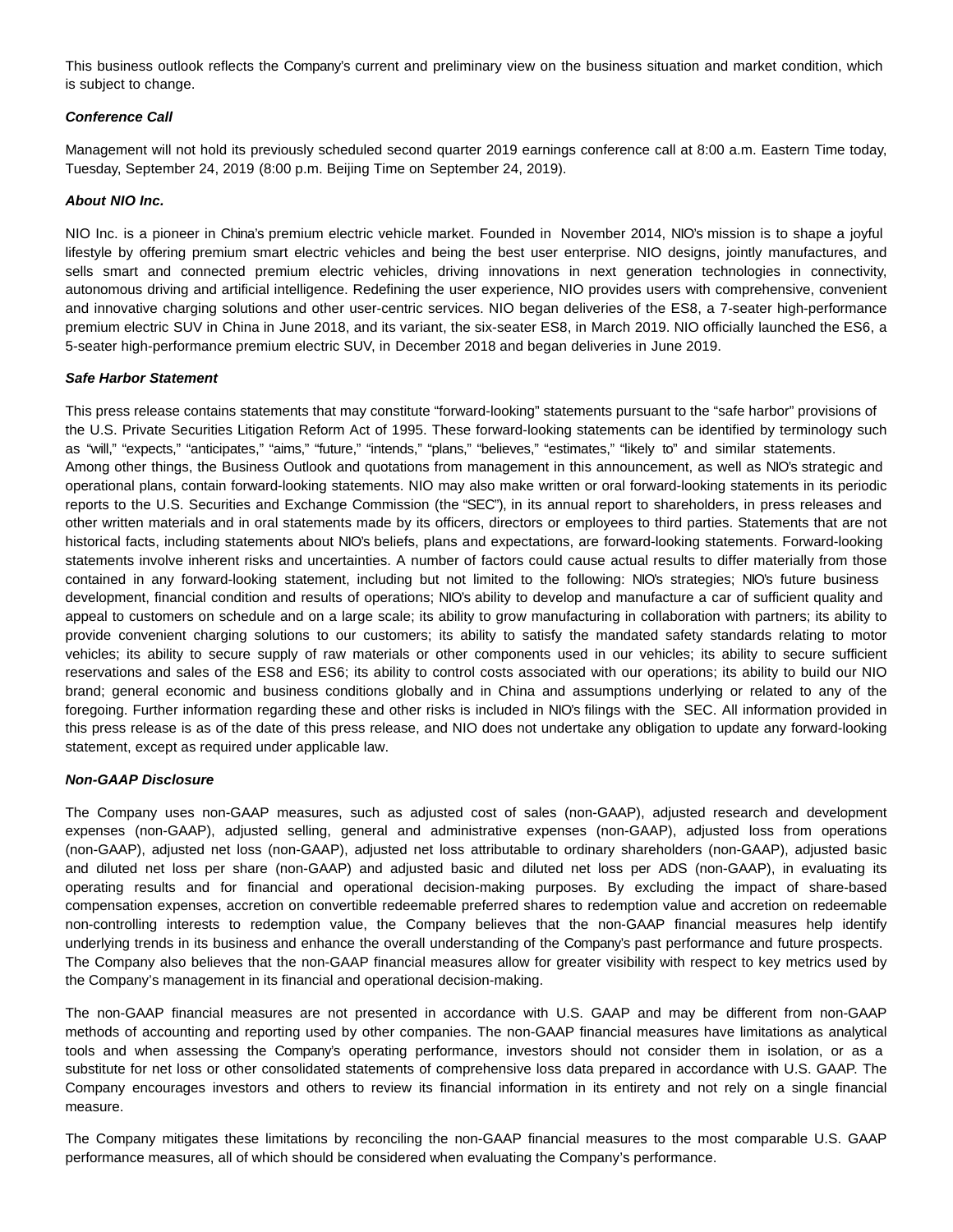For more information on the non-GAAP financial measures, please see the table captioned "Unaudited Reconciliation of GAAP and Non-GAAP Results" set forth at the end of this press release.

#### **Exchange Rate**

This announcement contains translations of certain Renminbi amounts into U.S. dollars at specified rates solely for the convenience of the reader. Unless otherwise stated, all translations from Renminbi to U.S. dollars were made at the rate of RMB6.8650 to US\$1.00, the noon buying rate in effect on June 28, 2019 in the H.10 statistical release of the Federal Reserve Board. The Company makes no representation that the Renminbi or U.S. dollars amounts referred could be converted into U.S. dollars or Renminbi, as the case may be, at any particular rate or at all.

#### **Statement Regarding Preliminary Unaudited Financial Information**

The unaudited financial information set out in this earnings release is preliminary and subject to potential adjustments. Adjustments to the consolidated financial statements may be identified when audit work has been performed for the Company's year-end audit, which could result in significant differences from this preliminary unaudited financial information.

For more information, please visit: [http://ir.nio.com](https://www.globenewswire.com/Tracker?data=MqVuWt49F1PYkhO9_hLmLUV3LfT9gF1sk3IvzzDulA2TihixYlnOh8rv4Y-sOj5m__B-LodEIClJwbj1XBpUvA==)

#### **Contacts:**

**NIO Inc.** Investor Relations Tel: +86-21-6908-3681 Email: [ir@nio.com](mailto:ir@nio.com)

**The Piacente Group, Inc.** Brandi Piacente Tel: +1-212-481-2050 Email: [nio@tpg-ir.com](mailto:nio@tpg-ir.com)

Ross Warner Tel: +86-10-6508-0677 Email: [nio@tpg-ir.com](mailto:nio@tpg-ir.com)

Source: NIO

#### **NIO INC.**

#### **Consolidated Balance Sheets**

Amounts expressed in Renminbi ("RMB"), unless otherwise stated

(in thousands, except for share and per share data)

|                                      | <b>December</b><br>31, 2018<br>(audited) | <b>June 30,</b><br>2019<br>(unaudited) | <b>June 30,</b><br>2019<br>(unaudited)<br>(US\$) |
|--------------------------------------|------------------------------------------|----------------------------------------|--------------------------------------------------|
| <b>ASSETS</b>                        |                                          |                                        |                                                  |
| Current assets:                      |                                          |                                        |                                                  |
| Cash and cash equivalents            | 3,133,847                                | 2,352,277                              | 342,648                                          |
| Restricted cash                      | 57,012                                   | 83,300                                 | 12,134                                           |
| Short-term investment                | 5,154,703                                | 1,020,000                              | 148,580                                          |
| Trade receivable                     | 756,508                                  | 1,253,019                              | 182,523                                          |
| Amounts due from related parties     | 88,066                                   | 53,324                                 | 7,768                                            |
| Inventory                            | 1,465,239                                | 1,390,696                              | 202,578                                          |
| Prepayments and other current assets | 1,514,257                                | 1,842,886                              | 268,447                                          |
| <b>Total current assets</b>          | 12,169,632                               | 7,995,502                              | 1,164,678                                        |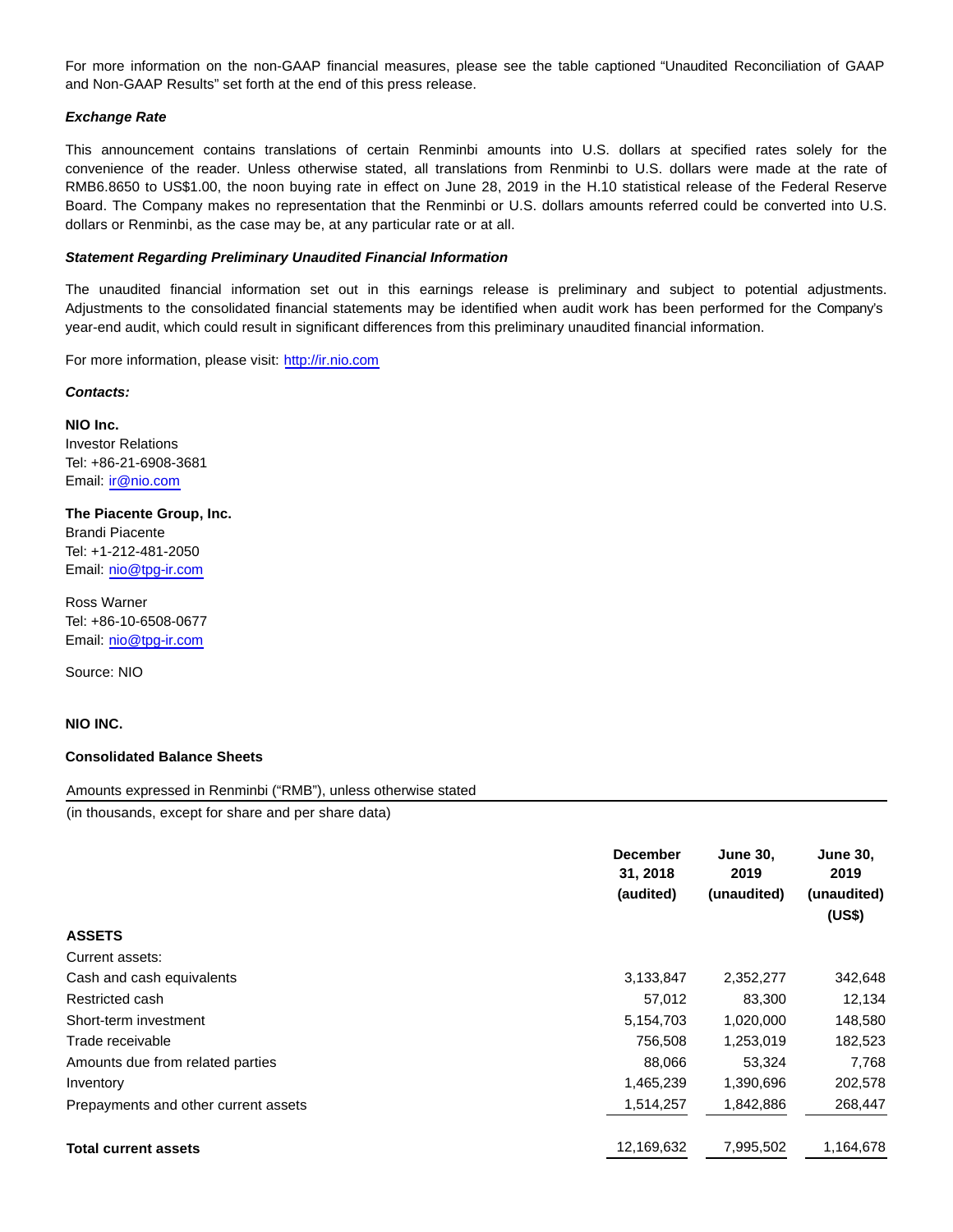| Non-current assets:                            |            |            |           |
|------------------------------------------------|------------|------------|-----------|
| Long-term restricted cash                      | 33,528     | 20,608     | 3,002     |
| Property, plant and equipment, net             | 4,853,157  | 5,612,717  | 817,583   |
| Intangible assets, net                         | 3,470      | 2,839      | 414       |
| Land use rights, net                           | 213,662    | 211,238    | 30,770    |
| Long-term investments                          | 148,303    | 178,074    | 25,939    |
| Amounts due from related parties               | 7,970      | 7,970      | 1,161     |
| Right-of-use assets - operating lease          |            | 2,299,433  | 334,950   |
| Other non-current assets                       | 1,412,830  | 1,874,537  | 273,057   |
| <b>Total non-current assets</b>                | 6,672,920  | 10,207,416 | 1,486,876 |
| <b>Total assets</b>                            | 18,842,552 | 18,202,918 | 2,651,554 |
| <b>LIABILITIES</b>                             |            |            |           |
| <b>Current liabilities:</b>                    |            |            |           |
| Short-term borrowings                          | 1,870,000  | 1,477,600  | 215,237   |
| Trade payable                                  | 2,869,953  | 2,059,674  | 300,025   |
| Amounts due to related parties                 | 219,583    | 350,879    | 51,111    |
| Taxes payable                                  | 51,317     | 40,003     | 5,827     |
| Current portion of operating lease liabilities |            | 524,675    | 76,428    |
| Current portion of long-term borrowings        | 198,852    | 291,707    | 42,492    |
| Accruals and other liabilities                 | 3,383,681  | 3,501,979  | 510,121   |
| <b>Total current liabilities</b>               | 8,593,386  | 8,246,517  | 1,201,241 |
| Non-current liabilities:                       |            |            |           |
| Long-term borrowings                           | 1,168,012  | 6,514,508  | 948,945   |
| Non-current operating lease liabilities        |            | 1,932,100  | 281,442   |
| Other non-current liabilities                  | 930,812    | 1,053,533  | 153,464   |
| <b>Total non-current liabilities</b>           | 2,098,824  | 9,500,141  | 1,383,851 |
| <b>Total liabilities</b>                       | 10,692,210 | 17,746,658 | 2,585,092 |

# **NIO INC.**

## **Consolidated Balance Sheets**

Amounts expressed in Renminbi ("RMB"), unless otherwise stated

(in thousands, except for share and per share data)

|                                      | <b>December</b><br>31, 2018<br>(audited) | <b>June 30.</b><br>2019<br>(unaudited) | <b>June 30,</b><br>2019<br>(unaudited)<br>(US\$) |
|--------------------------------------|------------------------------------------|----------------------------------------|--------------------------------------------------|
| <b>MEZZANINE EQUITY</b>              |                                          |                                        |                                                  |
| Redeemable non-controlling interests | 1,329,197                                | 1,391,972                              | 202,764                                          |
|                                      |                                          |                                        |                                                  |
| <b>Total mezzanine equity</b>        | 1,329,197                                | 1,391,972                              | 202.764                                          |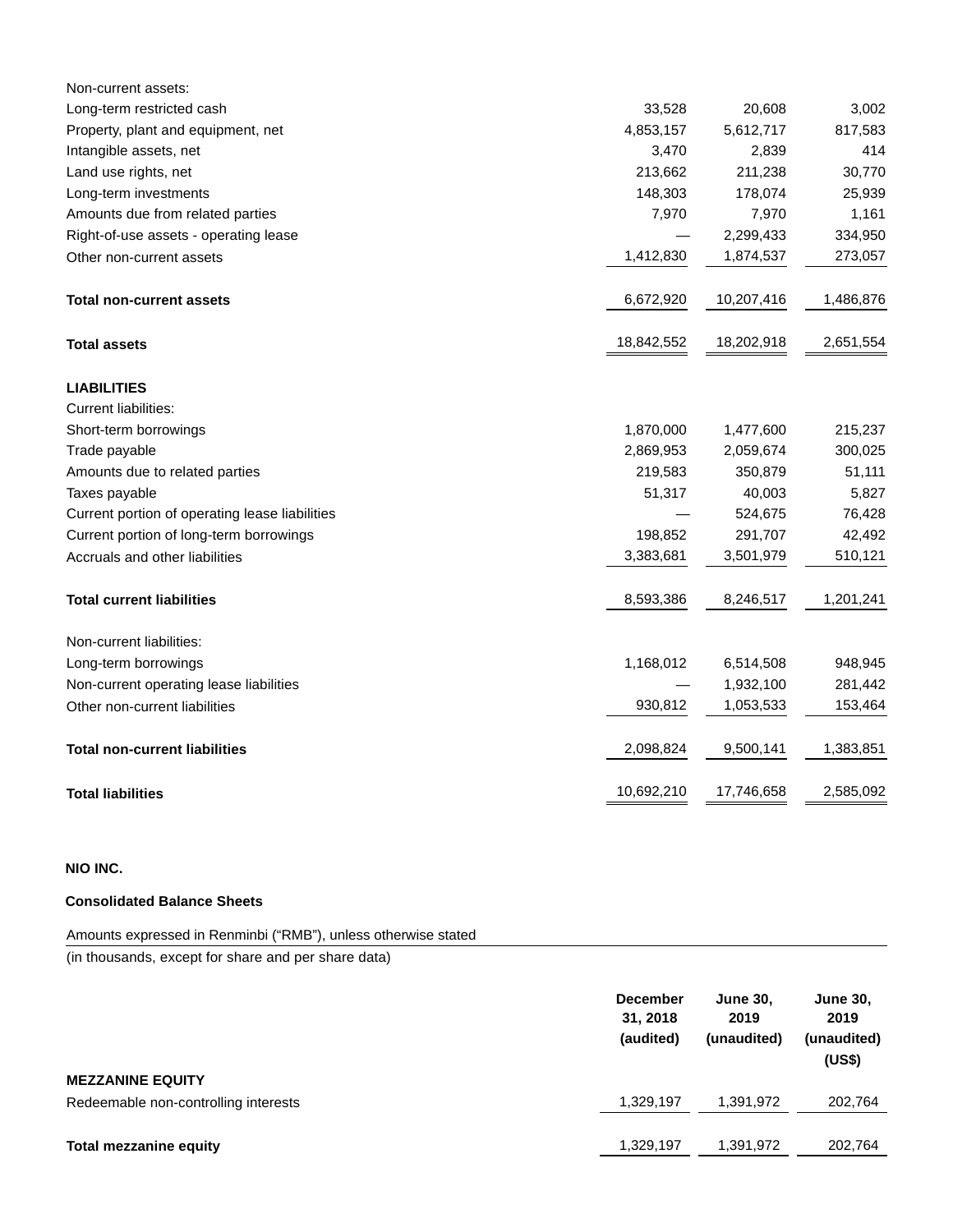| <b>SHAREHOLDERS' EQUITY</b>                                  |              |              |             |
|--------------------------------------------------------------|--------------|--------------|-------------|
| Ordinary shares                                              | 1.809        | 1.818        | 265         |
| Treasury shares                                              | (9, 186)     |              |             |
| Additional paid in capital                                   | 41,918,936   | 40,208,643   | 5,857,049   |
| Accumulated other comprehensive loss                         | (34,708)     | (165, 432)   | (24,098)    |
| Accumulated deficit                                          | (35,039,810) | (41,005,495) | (5,973,124) |
|                                                              |              |              |             |
| Total NIO Inc. shareholders' equity                          | 6,837,041    | (960, 466)   | (139,908)   |
|                                                              |              |              |             |
| Non-controlling interests                                    | (15,896)     | 24,754       | 3,606       |
|                                                              |              |              |             |
| Total shareholders' equity                                   | 6,821,145    | (935, 712)   | (136,302)   |
|                                                              |              |              |             |
| Total liabilities, mezzanine equity and shareholders' equity | 18,842,552   | 18,202,918   | 2,651,554   |

## **NIO INC.**

# **Consolidated Statements of Comprehensive Loss**

# Amounts expressed in Renminbi ("RMB"), unless otherwise stated

(in thousands, except for share and per share data)

|                                              | <b>Three Months Ended</b> |                   |             |                             |  |  |
|----------------------------------------------|---------------------------|-------------------|-------------|-----------------------------|--|--|
|                                              | <b>June 30,</b><br>2018   | March 31,<br>2019 |             | June 30, 2019 June 30, 2019 |  |  |
|                                              | (unaudited)               | (unaudited)       | (unaudited) | (unaudited)<br>(US\$)       |  |  |
| Revenues:                                    |                           |                   |             |                             |  |  |
| Vehicle sales                                | 44,399                    | 1,535,190         | 1,414,533   | 206,050                     |  |  |
| Other sales                                  | 1,592                     | 95,971            | 94,037      | 13,698                      |  |  |
| <b>Total revenues</b>                        | 45,991                    | 1,631,161         | 1,508,570   | 219,748                     |  |  |
| Cost of sales:                               |                           |                   |             |                             |  |  |
| Vehicle sales                                | (185, 531)                | (1,645,189)       | (1,755,017) | (255, 647)                  |  |  |
| Other sales                                  | (13, 648)                 | (205, 273)        | (257, 737)  | (37, 544)                   |  |  |
| <b>Total cost of sales</b>                   | (199,179)                 | (1,850,462)       | (2,012,754) | (293, 191)                  |  |  |
| Gross loss                                   | (153, 188)                | (219, 301)        | (504, 184)  | (73, 443)                   |  |  |
| Operating expenses:                          |                           |                   |             |                             |  |  |
| Research and development                     | (765, 205)                | (1,078,448)       | (1,300,531) | (189, 444)                  |  |  |
| Selling, general and administrative          | (956, 568)                | (1,319,937)       | (1,421,392) | (207, 049)                  |  |  |
| <b>Total operating expenses</b>              | (1,721,773)               | (2,398,385)       | (2,721,923) | (396, 493)                  |  |  |
| Loss from operations                         | (1,874,961)               | (2,617,686)       | (3,226,107) | (469, 936)                  |  |  |
| Interest income                              | 21,128                    | 62,738            | 46,519      | 6,776                       |  |  |
| Interest expenses                            | (14, 442)                 | (68, 118)         | (96, 884)   | (14, 113)                   |  |  |
| Share of (losses)/income of equity investees | (6, 525)                  | 2,112             | (28, 214)   | (4, 110)                    |  |  |
| Other income/(loss), net                     | 82,778                    | (1, 324)          | 22,600      | 3,292                       |  |  |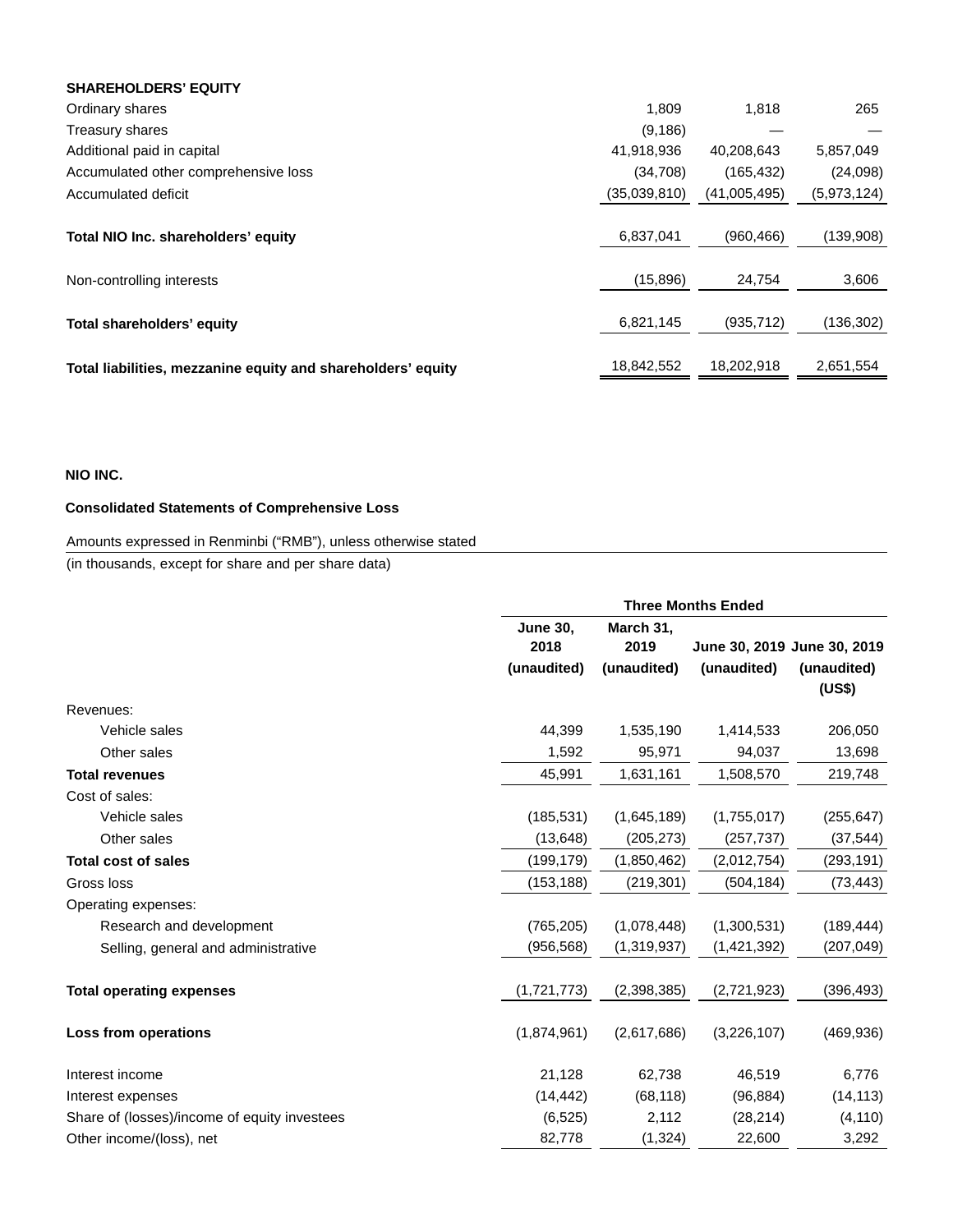| Loss before income tax expense                                                                                                                                                                                | (1,792,022)          |             | (2,622,278)        | (3,282,086)                              | (478,091)       |  |
|---------------------------------------------------------------------------------------------------------------------------------------------------------------------------------------------------------------|----------------------|-------------|--------------------|------------------------------------------|-----------------|--|
| Income tax expense                                                                                                                                                                                            | (2, 485)             |             | (1, 341)           | (3,679)                                  | (536)           |  |
| <b>Net loss</b>                                                                                                                                                                                               | (1,794,507)          |             | (2,623,619)        | (3, 285, 765)                            | (478, 627)      |  |
| Accretion on convertible redeemable preferred shares to redemption<br>value<br>Accretion on redeemable non-controlling interests to redemption                                                                | (4,323,154)          |             |                    |                                          |                 |  |
| value                                                                                                                                                                                                         |                      |             | (31, 214)<br>2,804 | (31, 561)                                | (4,597)         |  |
| Net loss attributable to non-controlling interests                                                                                                                                                            |                      | 7,036       |                    | 3,670                                    | 535             |  |
| Net loss attributable to ordinary shareholders of NIO Inc.                                                                                                                                                    | (6, 110, 625)        |             | (2,652,029)        | (3,313,656)                              | (482, 689)      |  |
| <b>Net loss</b><br>Other comprehensive (loss)/income                                                                                                                                                          | (1,794,507)          |             | (2,623,619)        | (3, 285, 765)                            | (478, 627)      |  |
| Foreign currency translation adjustment, net of nil tax                                                                                                                                                       | 1,217                |             | (60, 585)          | (70, 139)                                | (10, 217)       |  |
| Total other comprehensive (loss)/income                                                                                                                                                                       |                      | 1,217       |                    | (60, 585)<br>(70, 139)                   | (10, 217)       |  |
| <b>Total comprehensive loss</b>                                                                                                                                                                               |                      | (1,793,290) |                    | (3,355,904)<br>(2,684,204)               | (488, 844)      |  |
| Accretion on convertible redeemable preferred shares to redemption<br>value<br>Accretion on redeemable non-controlling interests to redemption<br>value<br>Net loss attributable to non-controlling interests | (4,323,154)<br>7,036 |             | (31, 214)<br>2,804 | (31, 561)<br>3,670                       | (4, 597)<br>535 |  |
| Comprehensive loss attributable to ordinary shareholders of<br>NIO Inc.                                                                                                                                       | (6, 109, 408)        |             | (2,712,614)        | (3,383,795)                              | (492, 906)      |  |
| Weighted average number of ordinary shares used in<br>computing net loss per share<br>Basic and diluted<br>Net loss per share attributable to ordinary shareholders                                           |                      |             |                    | 29,818,067  1,034,648,189  1,026,505,444 | 1,026,505,444   |  |
| Basic and diluted<br>Weighted average number of ADS used in computing net<br>loss per share                                                                                                                   | (204.93)             |             | (2.56)             | (3.23)                                   | (0.47)          |  |
| Basic and diluted                                                                                                                                                                                             |                      |             |                    | 1,034,648,189   1,026,505,444            | 1,026,505,444   |  |
| Net loss per ADS attributable to ordinary shareholders<br>Basic and diluted                                                                                                                                   |                      |             | (2.56)             | (3.23)                                   | (0.47)          |  |

## **NIO INC.**

## **Unaudited Reconciliation of GAAP and Non-GAAP Results**

Amounts expressed in Renminbi ("RMB"), unless otherwise stated

(in thousands, except for share and per share data)

**Three Months Ended June 30, 2019**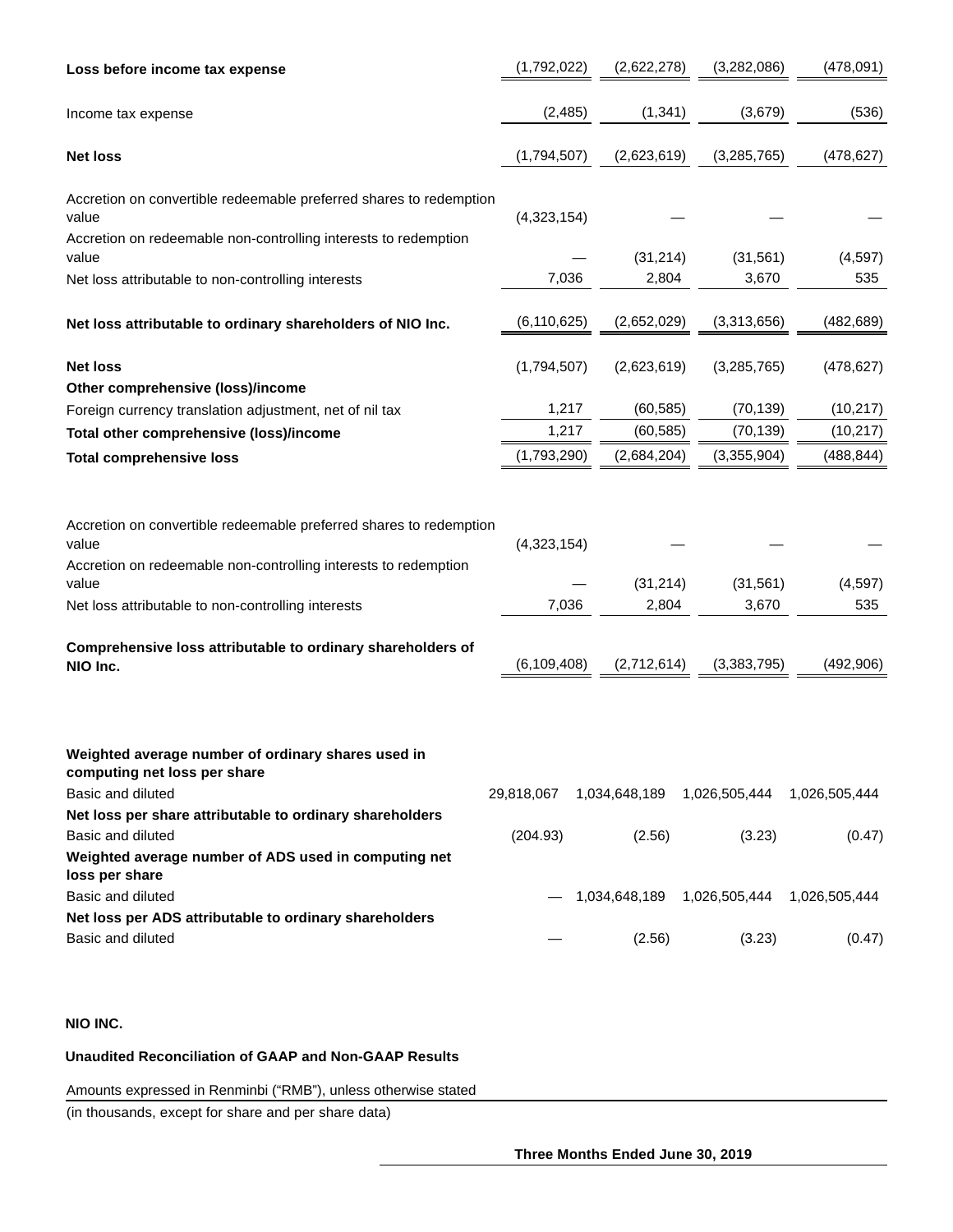|                                                                                             | <b>GAAP</b><br><b>Result</b> | $%$ of<br><b>Total</b><br><b>Revenues</b> | <b>Non-GAAP</b><br><b>Adjustment</b> | $%$ of<br><b>Total</b><br><b>Revenues</b> | <b>Non-GAAP</b><br><b>Result</b> | $%$ of<br><b>Total</b><br><b>Revenues</b> |
|---------------------------------------------------------------------------------------------|------------------------------|-------------------------------------------|--------------------------------------|-------------------------------------------|----------------------------------|-------------------------------------------|
| Share-based compensation included in cost of<br>sales and operating expenses is as follows: |                              |                                           |                                      |                                           |                                  |                                           |
| Cost of sales                                                                               | (2,012,754)                  | $-133.4%$                                 | 3,362                                | 0.2%                                      | (2,009,392)                      | $-133.2%$                                 |
| Research and development expenses                                                           | (1,300,531)                  | $-86.2%$                                  | 18,784                               | 1.2%                                      | (1, 281, 747)                    | $-85.0%$                                  |
| Selling, general and administrative expenses                                                | (1,421,392)                  | $-94.2%$                                  | 70,064                               | 4.6%                                      | (1, 351, 328)                    | $-89.6%$                                  |
| <b>Total</b>                                                                                | (4,734,677)                  | $-313.8%$                                 | 92,210                               | $6.0\%$                                   | (4,642,467)                      | $-307.8%$                                 |
| Loss from operations                                                                        | (3,226,107)                  | $-213.8%$                                 | 92,210                               |                                           | 6.0% (3,133,897)                 | $-207.8%$                                 |
| Net loss                                                                                    | (3,285,765)                  | $-217.8%$                                 | 92,210                               | $6.0\%$                                   | (3, 193, 555)                    | $-211.8%$                                 |
| Accretion on redeemable non-controlling interests<br>to redemption value                    | (31, 561)                    | $-2.1%$                                   | 31,561                               | 2.1%                                      |                                  | 0.0%                                      |
| Net loss attributable to ordinary shareholders of<br>NIO Inc.                               | (3,313,656)                  | $-219.7%$                                 | 123,771                              | 8.2%                                      | (3, 189, 885)                    | $-211.5%$                                 |
| Net loss per share attributable to ordinary<br>shareholders, basic and diluted (RMB)        | (3.23)                       |                                           | 0.12                                 |                                           | (3.11)                           |                                           |
| Net loss per ADS attributable to ordinary<br>shareholders, basic and diluted (RMB)          | (3.23)                       |                                           | 0.12                                 |                                           | (3.11)                           |                                           |
| Net loss per ADS attributable to ordinary<br>shareholders, basic and diluted (USD)          | (0.47)                       |                                           | 0.02                                 |                                           | (0.45)                           |                                           |

|                                                                                             | Three Months Ended March 31, 2019 |                 |                   |                 |                 |                 |  |  |
|---------------------------------------------------------------------------------------------|-----------------------------------|-----------------|-------------------|-----------------|-----------------|-----------------|--|--|
|                                                                                             | <b>GAAP</b>                       | % of            | <b>Non-GAAP</b>   | $%$ of          | <b>Non-GAAP</b> | $%$ of          |  |  |
|                                                                                             | <b>Result</b>                     | Total           | <b>Adjustment</b> | Total           | <b>Result</b>   | Total           |  |  |
|                                                                                             |                                   | <b>Revenues</b> |                   | <b>Revenues</b> |                 | <b>Revenues</b> |  |  |
| Share-based compensation included in cost of<br>sales and operating expenses is as follows: |                                   |                 |                   |                 |                 |                 |  |  |
| Cost of sales                                                                               | (1,850,462)                       | $-113.4%$       | 1,475             | $0.0\%$         | (1,848,987)     | $-113.4%$       |  |  |
| Research and development expenses                                                           | (1,078,448)                       | $-66.1%$        | 32,281            | 2.0%            | (1,046,167)     | $-64.1%$        |  |  |
| Selling, general and administrative expenses                                                | (1,319,937)                       | $-80.9%$        | 85,863            | 5.3%            | (1,234,074)     | $-75.6%$        |  |  |
| <b>Total</b>                                                                                | (4,248,847)                       | $-260.4%$       | 119,619           | 7.3%            | (4, 129, 228)   | $-253.1%$       |  |  |
| Loss from operations                                                                        | (2,617,686)                       | $-160.5%$       | 119,619           | 7.3%            | (2,498,067)     | $-153.2%$       |  |  |
| Net loss                                                                                    | (2,623,619)                       | $-160.8%$       | 119,619           | 7.3%            | (2,504,000)     | $-153.5%$       |  |  |
| Accretion on redeemable non-controlling interests<br>to redemption value                    | (31, 214)                         | $-1.9%$         | 31,214            | 1.9%            |                 | 0.0%            |  |  |
| Net loss attributable to ordinary shareholders of<br>NIO Inc.                               | (2,652,029)                       | $-162.7%$       | 150,833           | 9.2%            | (2,501,196)     | $-153.5%$       |  |  |